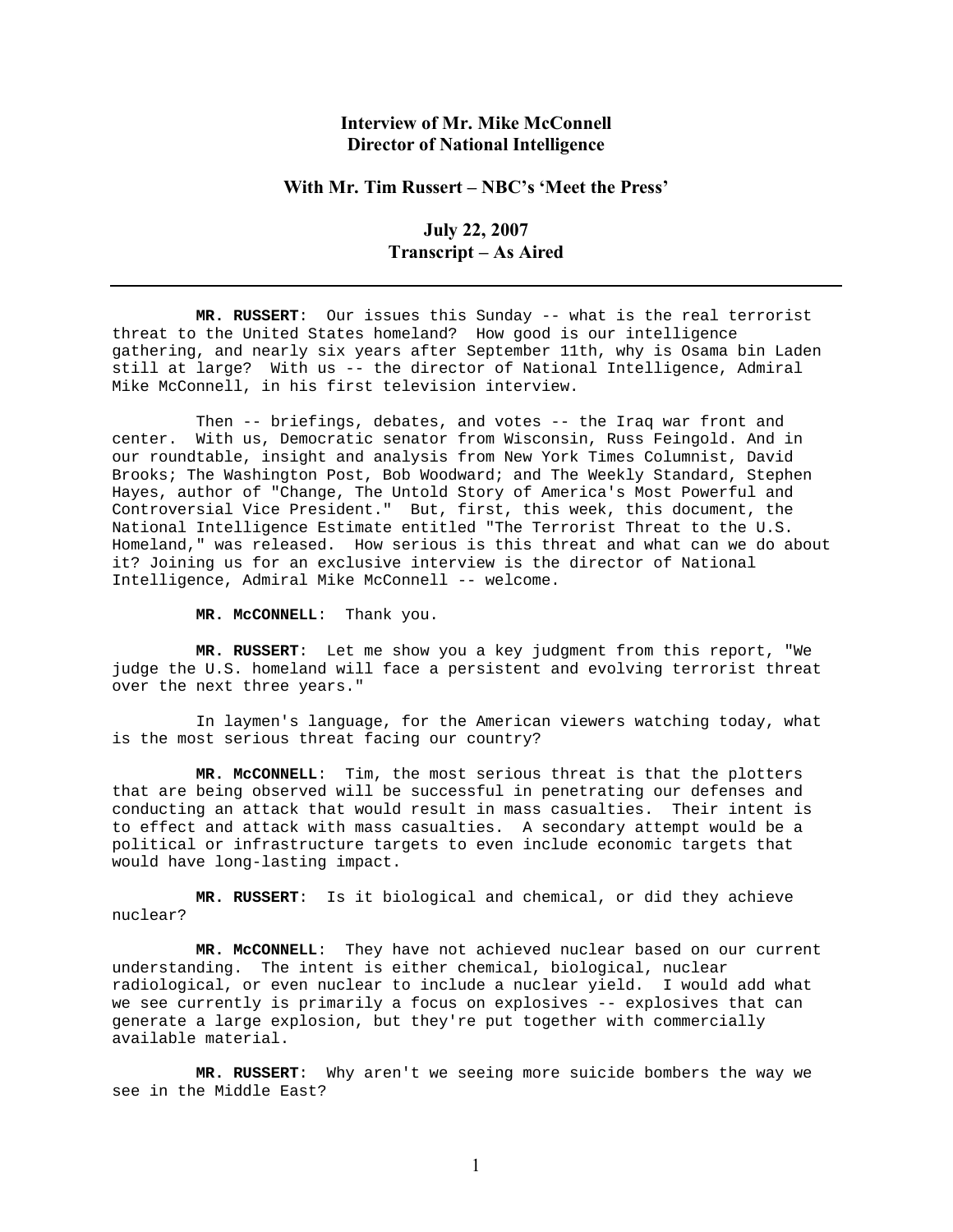**MR. McCONNELL**: In the United States, you mean? The efforts that the United States and our allies have gone through over the past five years have been significant in establishing barriers. So the terrorists perceive us as a much more difficult target, very different from what it was at 9/11.

 So barriers have been established, databases have been established, the National Counterterrorism Center, which conducts three times a day a teleconference with all the players -- federal level, state level, international -- to try to coordinate these things, and if someone can be identified, they'll be taken out of the pipeline in their process to come into the United States.

 **MR. RUSSERT**: Let me read another key judgment, "Although we have discovered only a handful of individuals in the United States with ties to al Qaeda's senior leadership since September 11th, we judge that al Qaeda will intensify its efforts to put operatives here." But there are people in the United States, you are saying, who have direct ties to al Qaeda senior leadership?

 **MR. McCONNELL**: The way we describe it is we have strategic warning, we know what al Qaeda and their safe haven in Pakistan intends to do. We're watching them train and recruit, and their effort is to put someone inside the United States.

 There have been some clues in some cases where there would be attack, but we do not have tactical warning currently that there are sleeper cells tied directly to al Qaeda inside the United States. So we have the strategic warning not the specific tactical warning, but we know their intent.

 **MR. RUSSERT**: But you say there are handfuls of individuals in the United States with ties to al Qaeda senior leadership.

 **MR. McCONNELL**: That's correct, and that's in the form of raising money or being sympathetic to. But we haven't identified individuals who are actively plotting or planning. But there have been some that have been sympathetic to al Qaeda's cause.

**MR. RUSSERT**: Do you believe there are sleeper cells in the U.S.?

 **MR. McCONNELL**: I worry that there are sleeper cells in the U.S. I do not know. There is no specific on a sleeper cell. There are some elements under surveillance because we're not sure, so it's warranted - court-approved, warranted surveillance. We have some ties. This is what I meant when I said we've raised the barriers and made it more difficult.

 **MR. RUSSERT**: This intelligence report that came out this month raised a lot of concern and alarm in the U.S., and it seems to be in stark contrast to the National Intelligence Estimate from last April -- this one. Let me read that key judgment to you, "United States- led counterterrorism efforts have seriously damaged leadership of al Qaeda and disrupted its operations. We assess the global jihadist movement is decentralized; lacks a coherent global strategy; is becoming more diffuse.

 That seems so different than your assessment in July of '07. What a difference a year makes. What changed? We were told that the al Qaeda had been, in many ways, close to being destroyed or dismantled.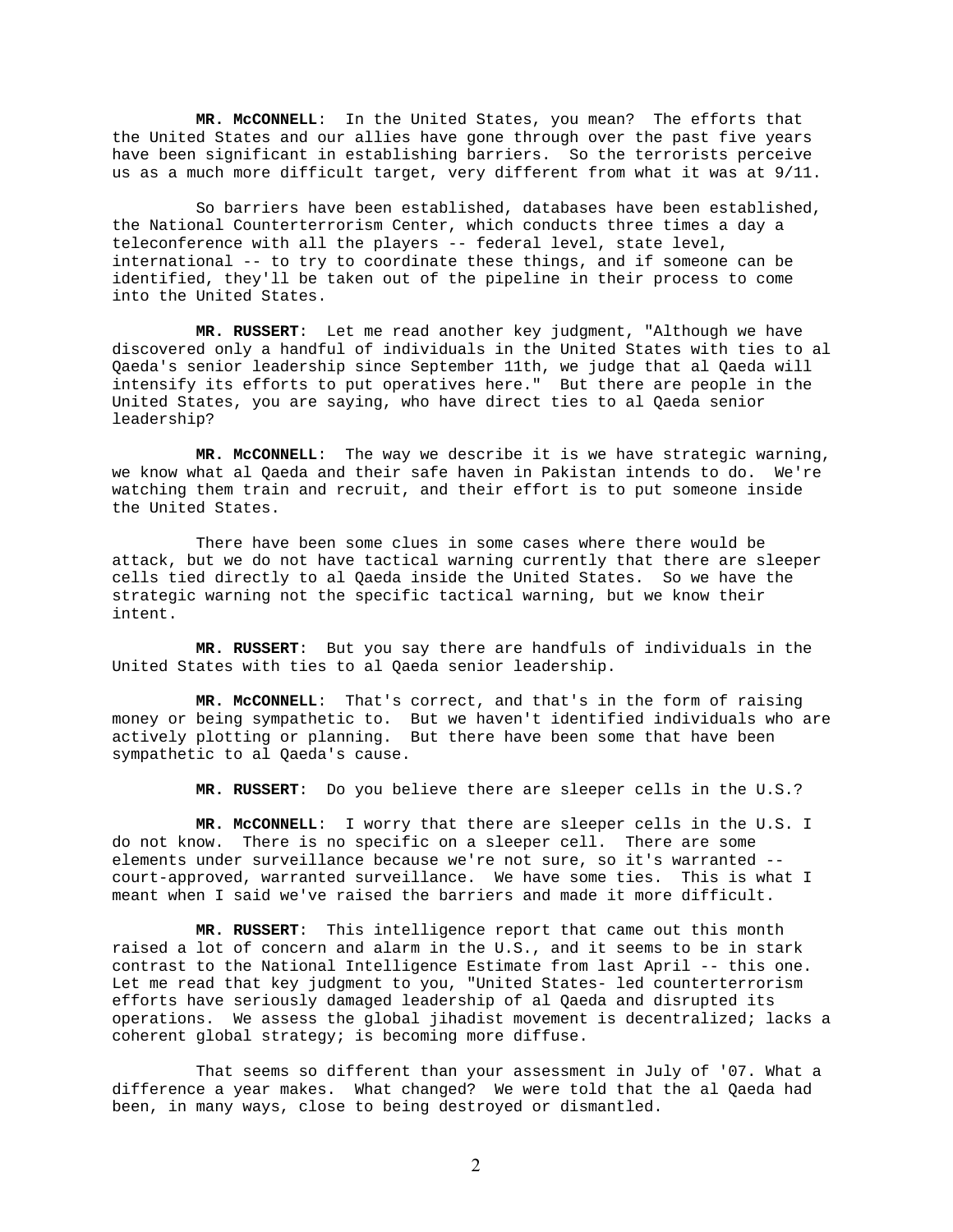**MR. McCONNELL**: Following the invasion of Afghanistan in 2001, about two-thirds of al Qaeda's not only leadership but their soldiers, the foot soldiers, had been eliminated. And at that point in time, that was an accurate assessment of where we were.

 Now, what happened? What's different? What changed? In Pakistan, where they're enjoying a safe haven -- the government of Pakistan chose to try a political solution. A political solution meant a peace treaty with the region that's never been governed -- not governed from the outside, not governed by Pakistan. The opposite occurred. Instead of pushing al Qaeda out, the people who live in these federally administered travel areas, rather than pushing al Qaeda out, they made a safe haven for training and recruiting.

 And so in that period of time, al Qaeda has been able to regain some of its momentum. The leadership is intact, they have operational planners, and they have safe haven. The thing they're missing are operatives inside the United States. So that's the difference between last year and this year in our assessment.

**MR. RUSSERT**: Why haven't we captured Osama bin Laden?

 **MR. McCONNELL**: Think about attempting to capture a single human being whose primary purpose and emphasis is to remain unobserved or hidden. It's a very difficult challenge. From having been in intelligence for most of my professional life, it's not difficult to find something large -- an armored division, ships that are being built or airplanes or whatever, but a single human being that wants to be unobserved, who is being assisted in that process, it just makes it very, very difficult.

 **MR. RUSSERT**: If we captured Osama bin Laden, we might lose General Musharraf and Pakistan because of unrest such apprehension might create in his country. Would it be worth losing Musharraf but apprehending Osama bin Laden?

 **MR. McCONNELL**: Well, first, I wouldn't agree that if we capture or kill Osama bin Laden it would be a particularly increased or direct threat to President Musharraf. President Musharraf is one of our strongest allies. He agrees with capturing or killing Osama bin Laden, and while he tried the political arrangement, the peace agreement, last fall, he has made decisions over the last few weeks -- you are aware of the Red Mosque and cleaning that out -- and he's gone on the offensive to go back into this federally administered travel area, FATA, is the shorthand we use to refer to it.

 Now, in doing that, there's been a price. He has lost already, I would say, 100 troops. Broadly, across Pakistan, the number is probably approaching 300 from suicide bombs and roadside attacks. So there is a price to pay, but President Musharraf is a moderate, he has a moderate view, and he is attempting to cause the nation of Pakistan to rally around a moderate's view to eliminate the extremists.

 **MR. RUSSERT**: If his government fell, how detrimental would it be to the U.S.?

 **MR. McCONNELL**: It would have severe impact. It would depend -- if it fell, it depends on who would replace him. It's a democratic nation, if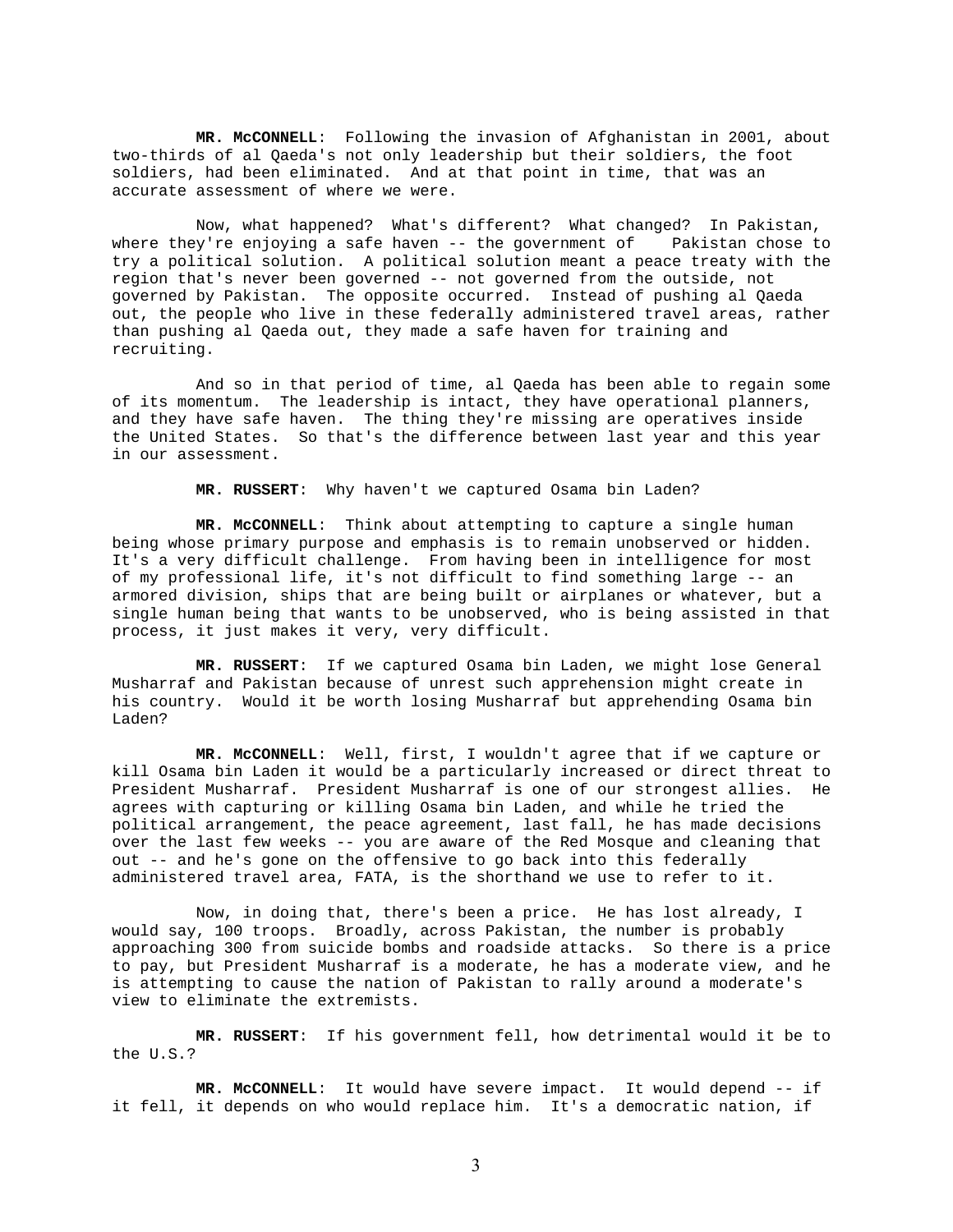they continue down this current path, so if the process of turnover happens in a democratic way, it may not have severe impact.

 One of the things that I would like to highlight, however, is President Musharraf is one of our most valued allies, and let me just highlight this -- Probably, the majority of the senior leadership have been captured or killed or is the direct result of assistance and cooperation and participation by the Pakistanis.

**MR. RUSSERT**: Are you convinced Osama bin Laden is alive?

 **MR. McCONNELL**: We have not heard from Osama bin Laden for over a year. There's a recent video where he appeared. Many people thought that was current. That was actually old videotape. So it's been a year. There are rumors about his illness. My personal view is that he's alive, but we don't know because we can't confirm it for over a year.

**MR. RUSSERT**: And living in Pakistan?

 **MR. McCONNELL**: I believe he is in the tribal region of Pakistan, and how he conducts his affairs, only speaking to a courier, staying complete removed from anything we could exploit to find him, I think he's in that region.

 **MR. RUSSERT**: Let me ask you about the executive order the president issued about enhanced interrogation measures. What does that allow a CIAheld target? What kind of measures can you use to get information from them?

 **MR. McCONNELL**: Well, Tim, as you know, I can't discuss specific measures. There's a variety of reasons for that. One, if I announce what the specific measures are, it would aid those who want to resist those measures to train, to understand it, and so on, so I won't be too specific.

 Let me go back to a higher calling in this context. The United States does not engage in torture. The president has been very clear about that. The executive order spells it out. There are means and methods to conduct interrogation that will result in information that we need, and what I would highlight -- I was concerned and worried and, quite frankly, appalled by Abu Ghraib. My view is America risked losing the moral high ground, and so I focused on this when I came back.

What I can report to you is that was an aberration. The people who were responsible for the atrocities at Abu Ghraib have been held accountable, and they're serving a sentence for that. That is not the program the CIA was administering. It is not the program that the president approved in the recent executive order.

 **MR. RUSSERT**: But by use of the term "enhanced interrogation measures," there clearly are things that are used to elicit information. Have we eliminated water-boarding? Can you confirm that?

 **MR. McCONNELL**: I would rather not be specific on eliminating exactly what the techniques are with regard to any specific. When I was in a situation where I had to sign off, as a member of the process, my name to this executive order, I sat down with those who have been trained to do it, doctors who monitor it, understanding that no one is subjected to torture. They are treated in a way that they have adequate diet and not exposed to

4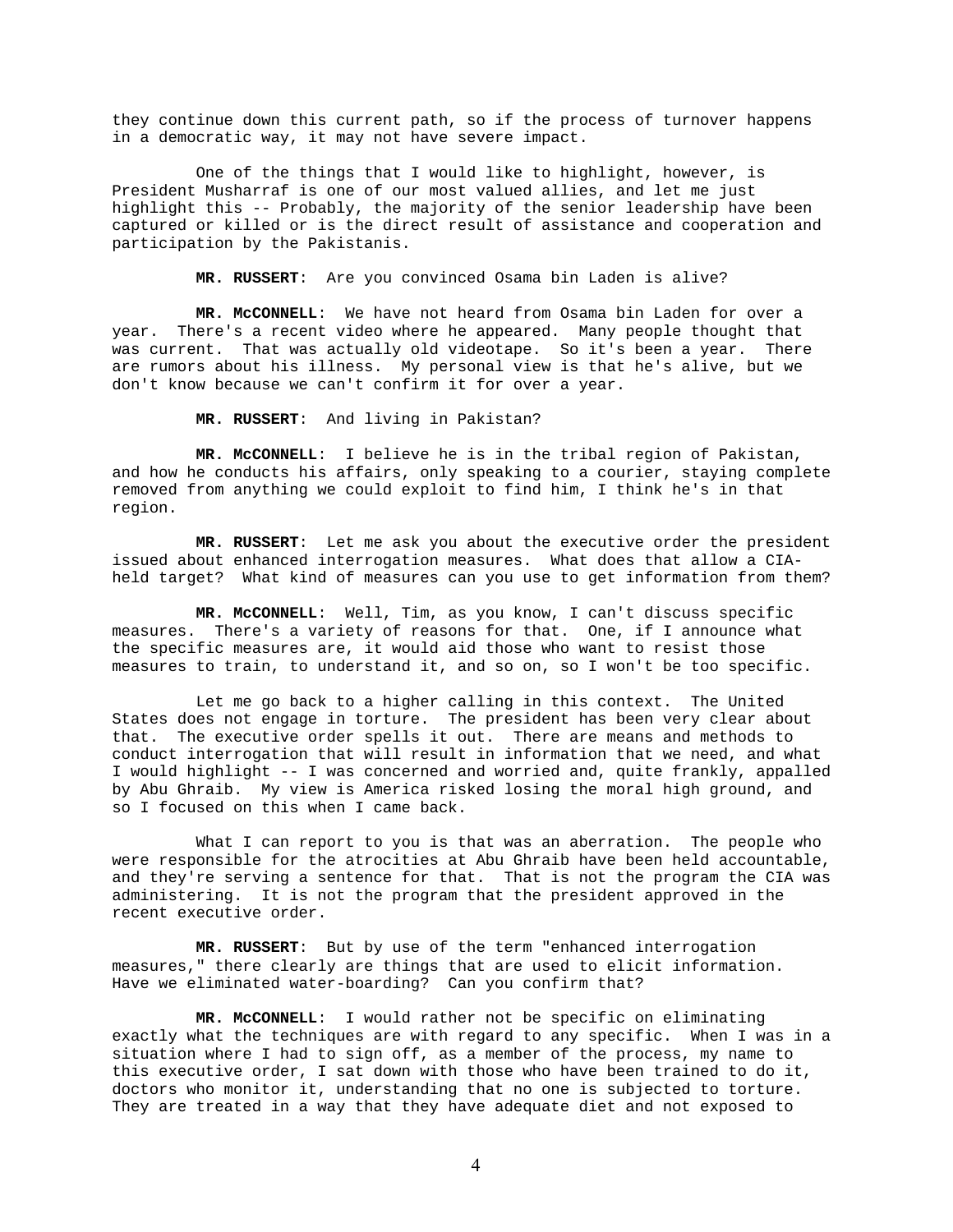heat or cold, they are not abused in any way, but I did understand when exposed to the techniques how they work and why they work -- all under medical supervision, and one of the things that's very important, I think, for the American public to know -- in the history of this program it's been fewer than 100 people.

 And so this is a program where we capture someone known to be a terrorist, we need information that they possess, and it has saved countless lives because they believe these techniques might involve torture, and they don't understand them, they tend to speak to us, talk to us in a very candid way.

 **MR. RUSSERT**: Does this new executive order allow measures that if were used against a U.S. citizen who was apprehended by the enemy would be troubling to the American people?

**MR. McCONNELL**: I can report to you that it's not torture.

**MR. RUSSERT**: How do you define torture?

 **MR. McCONNELL**: Well, torture is -- an attempt to define torture in the executive order gives examples of mutilation or murder or rape or physical pain, those kinds of things.

 Let me just leave it by saying the techniques work. It's not torture, you're not subjected to heat or cold, but it is effective, and it's a psychological approach to causing someone to have uncertainty and, in a situation where they will feel compelled to talk to you about what you're asking on that.

 **MR. RUSSERT**: Then you would find it acceptable if a U.S. citizen experienced the same kind of enhanced interrogation measures?

 **MR. McCONNELL**: Tim, it's not torture. I would not want a U.S. citizen to go through the process, but it is not torture, and there would be no permanent damage to that citizen.

 **MR. RUSSERT**: Let me turn to Iraq, another key judgment from the National Intelligence Estimate, "We assess that its association with AQI, al<br>Qaeda in Iraq, helps al Qaeda to energize the broader Sunni extremist Qaeda in Iraq, helps al Qaeda to energize the broader Sunni community, raise resources and recruit and indoctrinate operatives including for homeland attacks."

 That seems to suggest that the Iraq War has been a very effective recruiting tool for al Qaeda.

 **MR. McCONNELL**: It has served as a recruiting tool to draw additional terrorists into Iraq, but it's a mutually beneficial situation for both organizations. Now, the debate often is -- was al Qaeda in Iraq prior to the U.S.-led coalition invasion? Some members of those who associate with al Qaeda were there -- Zarqawi, who had served in Pakistan with Osama bin Laden, was the principal lead. In 2004 he swore allegiance to Osama bin Laden. As you know, he was subsequently killed about a year ago -- June 2006. The person that replaced him as sworn allegiance to Osama bin Laden.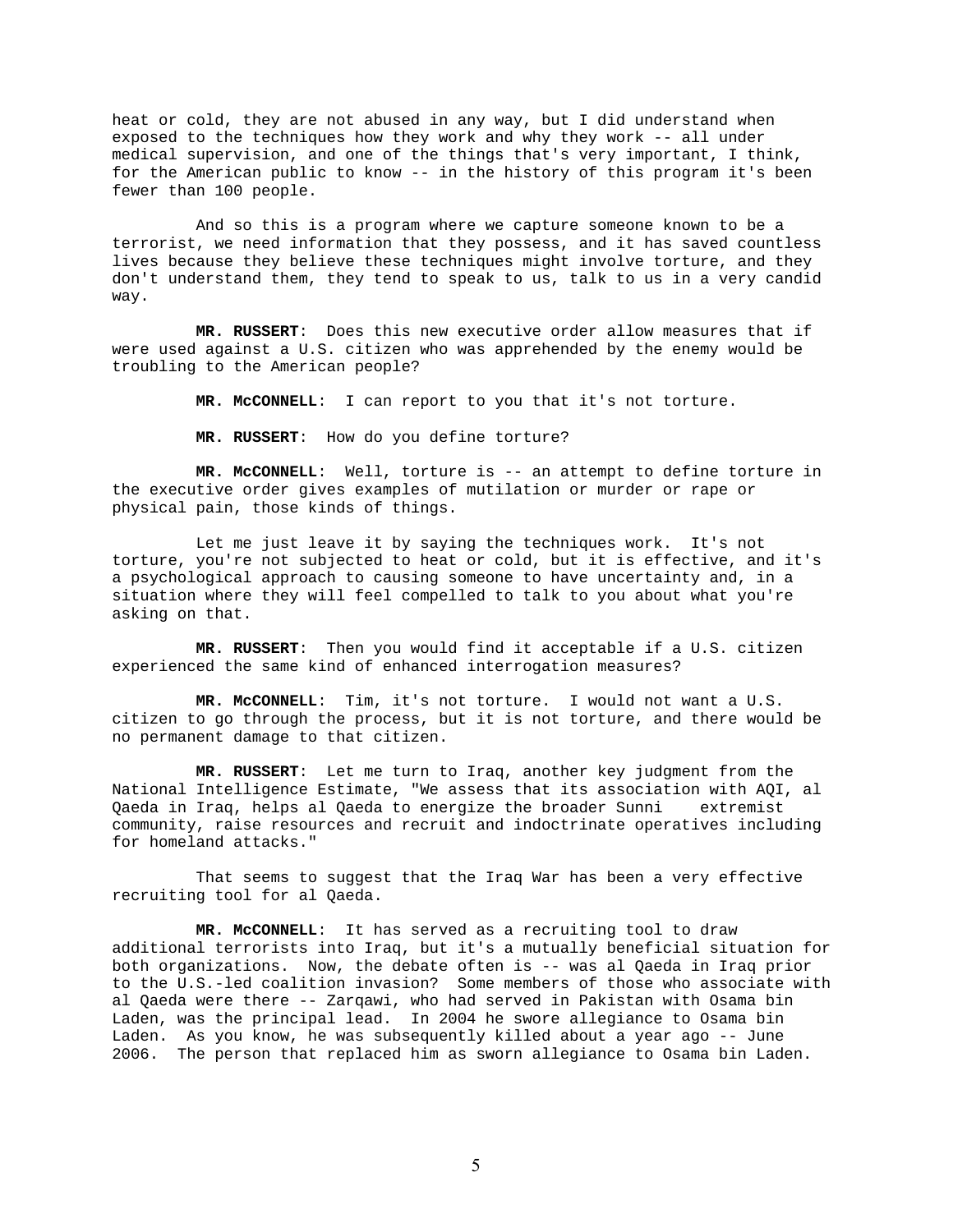So al Qaeda finds it beneficial in that it's in the press. It draws in recruits, and al Qaeda in Iraq found it beneficial because it unites in a broader context.

 There's one thing I think is very important is in the NIE that's often overlooked -- there is an element of extremism in the Middle East that runs from North Africa down into South Africa into the Levant, Syria, into Iraq and over to Afghanistan, even Pakistan. What al Qaeda has done is find a method for uniting those extremist views, and so what we see now is groups who are predisposed to extremism and terrorism are uniting under the al Qaeda banner.

 **MR. RUSSERT**: But al Qaeda is a much more robust and larger presence in Iraq now than it was before the war?

 **MR. McCONNELL**: That's fair to say, that's fair to say. Now, but, let me just highlight one thing that's also important -- At one point in the war, al Qaeda controlled the huge expanse to the west, it's called Anbar Province. What's happened is because of the atrocities in their approach that leadership, tribal sheikhs in that region, collaborated with the coalition and turned on al Qaeda.

 So has al Qaeda defeated in Iraq -- no. But in some areas, they're back on their heels for two reasons. The local citizens have turned against -- Iraqi citizens have turned against al Qaeda, and the coalition has been much more effective. As you know, the troops in this surge arrived in about the middle of June, and so the effort has been to take the fight to al Qaeda, and they have a very high level of success in doing that.

 **MR. RUSSERT**: In terms of the balance in Iraq, which creates more of the violence? Which is the greater cause for violence? The sectarian conflict or al Qaeda?

 **MR. McCONNELL**: I think it is both. In some cases, we even have Shi'a on Shi'a sectarian violence. But, for the most part, it is Sunni versus Shi'a, and al Qaeda is the one that takes -- is the organization that attempts purposefully to serve as an accelerant attacking things like the mosque, the Grand Mosque that was destroyed over a year ago, and then revisiting with attacking the two minarets that were still up.

 The whole purpose is something massive against the Shi'a or against something Shi'a holds sacred to act as an accelerant to stimulate the violence.

 **MR. RUSSERT**: But there seems to be, Admiral, a coordinated campaign by the administration to elevate al Qaeda is the threat in Iraq, and yet the Pentagon quarterly report, which came out in March, said this, "The conflict in Iraq has changed from a predominantly Sunni-led insurgency against foreign occupation to a struggle for the division of political and economic influence among sectarian groups and organized criminal activity," the Pentagon quarterly report on Iraq to Congress.

 The Pentagon report also said sectarian violence has become "the greatest impediment to the establishment of security and effective governance in Iraq." Do you agree with that?

6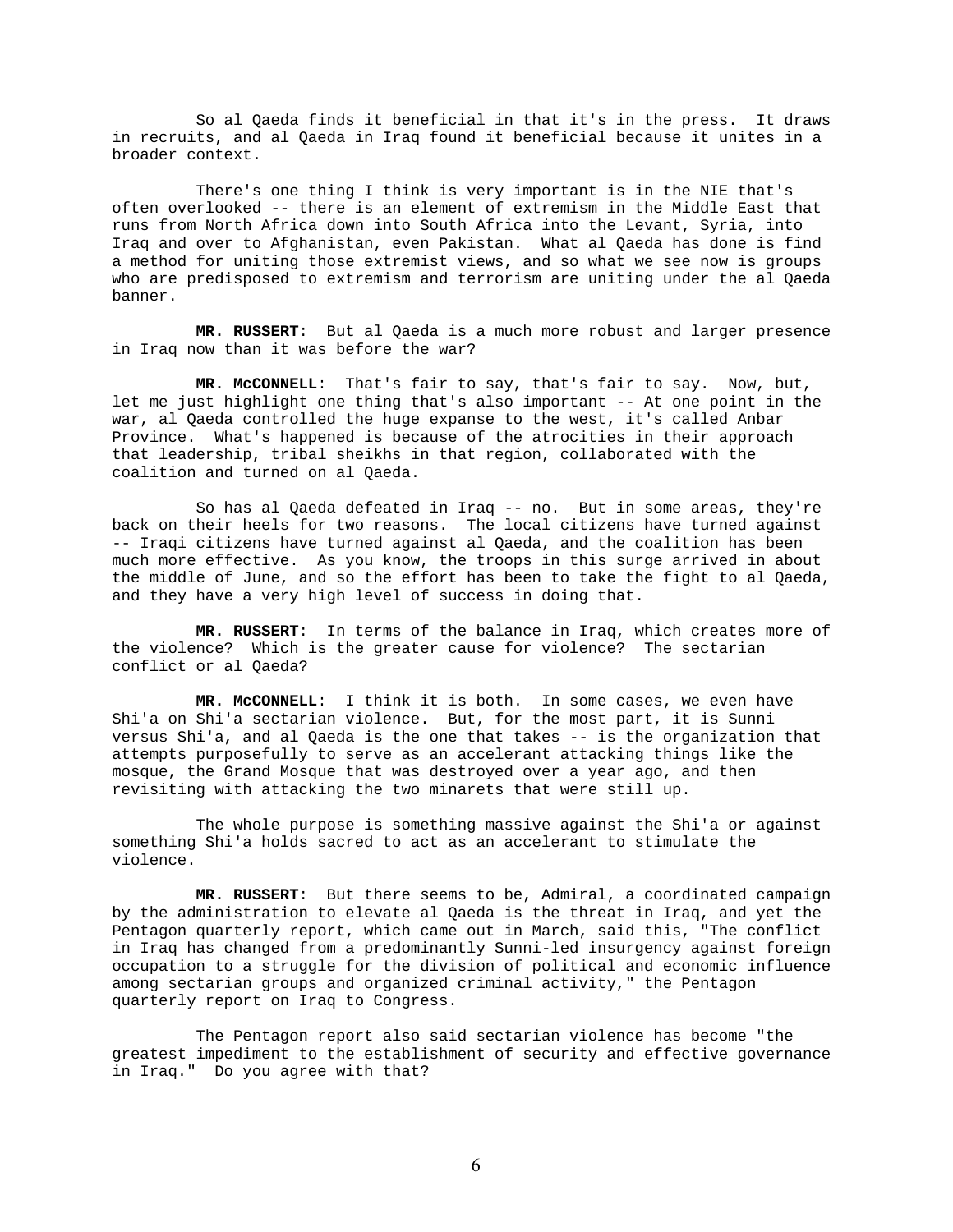**MR. McCONNELL**: I agree with that, it's true. But what I would highlight is al Qaeda is part of that sectarian violence, al Qaeda is part of that crime. In some neighborhoods, it would be a classic shakedown -- "We will provide security if you give us money and resources." So al Qaeda is a major portion -- not the only. It's had significant impact, but there are other sectarian disagreements and criminal activity going on, as I mentioned, even Shi'a on Shi'a in some cases.

 **MR. RUSSERT**: Stephen Hayes has written his book on Vice President Cheney, and as I was reading it, I found an interview with you about your views of the administration and some of their methods of gathering intelligence, and I want to share that with you and have a chance to talk about it.

 It says here, "In November of 2006, Michael McConnell, who had been working on intelligence issues in the private sector since resigning from the NSA in '96 was asked to consider joining the Bush administration as the nation's top intelligence official. McConnell was honored to be asked but had serious reservations. He had been unimpressed with many aspects of the Bush administration and its conduct of the war on terror, particularly what he felt was a politicized use of intelligence and lead-up to the war.

 All of these current players, Secretary Rumsfeld, Vice President Cheney, and the president,' McConnell said in an interview in late November '06, 'must come through from me as a citizen. I am no longer on active duty, so I can say these things. They had, first and foremost, very strong political convictions. My sense of it is their political faith and convictions influence how they took information and interpreted it, how they picked up and interpreted outside events. As a former intel pro, when you don't like the answer, and you set up your own thing, you tend to get the answer you want. You hire people that think like you do or want to satisfy the boss. I've read much more about the current set of players, and they did set up a whole new interpretation because they didn't like the answers. They got results that, in my view, now have been disastrous.'"

That's pretty harsh.

 **MR. McCONNELL**: We're all influenced by what we see and hear and read. I am a concerned citizen. I read those things and read those accounts. What I was taking greatest exception to was to have a secondary unit established in the Pentagon to reinterpret information.

 The problem I have with that is the way you do intelligence is all sources considered. You have to factor one issue against another and balance it. If you start an independent effort with a point of view, it's not infrequent that you would take a single piece of data to make a point as opposed to consider everything.

 So what I was referring to and talking about at that time is I was worried that in the Pentagon there had been established this separate unit, and I thought it would have been too influential. Now, you can imagine, I consider myself an intelligence professional, I've been doing this either on active duty or serving this community for 40 years. The first responsibility of an intelligence professional is ground truth, and the second responsibility is to speak truth to power.

7